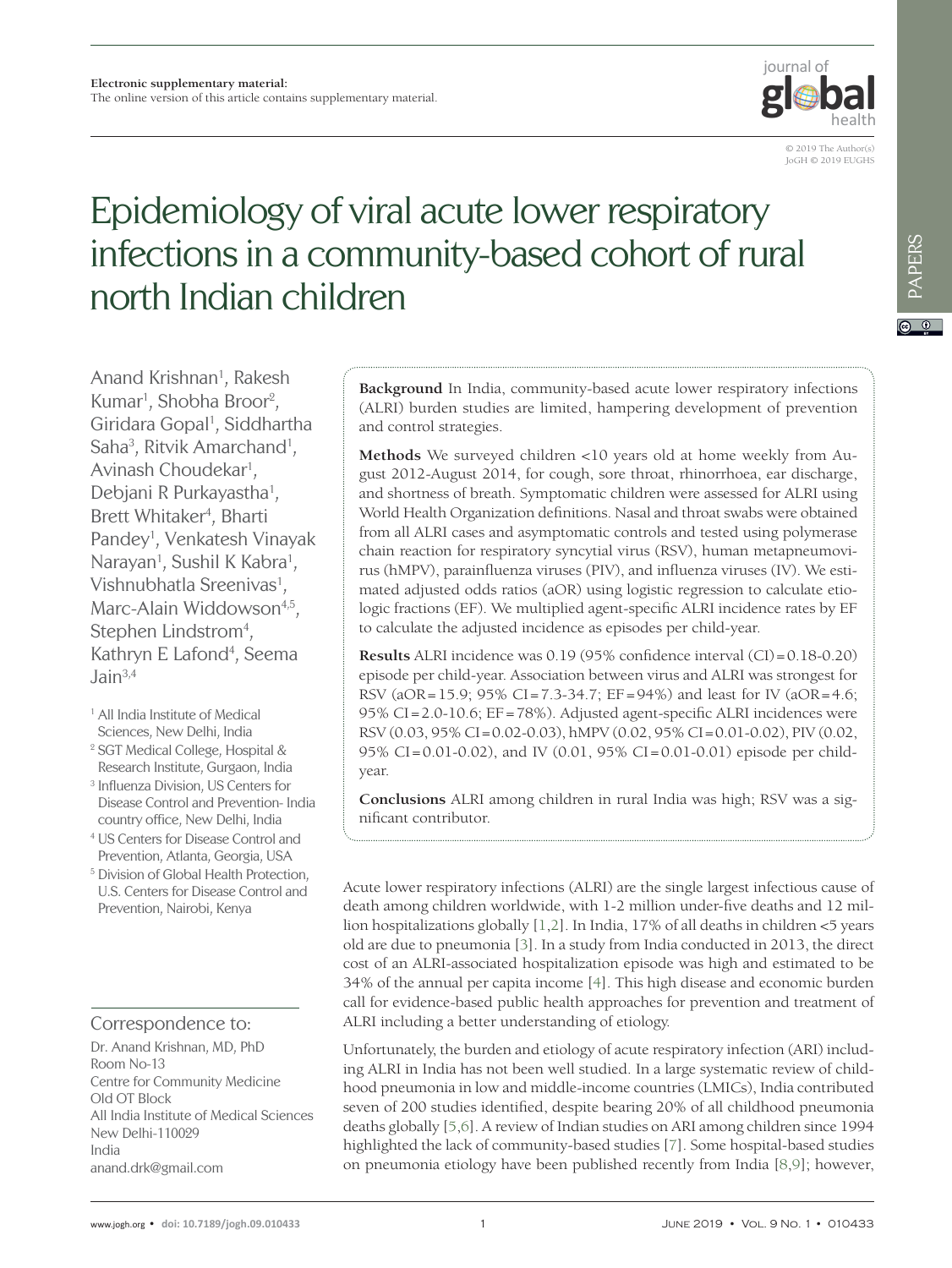hospital-based studies suffer from selection bias due to skewed health care seeking based on gender and socio-economic status, especially in LMICs .

Despite limited information, many public health measures for pneumonia control have been initiated in India starting from case management of pneumonia using community-based health workers in the 1990s. However, persistent treatment gaps, concerns of antibiotic overuse, and availability of newer vaccines have prompted advocacy for a more comprehensive strategy including use of vaccines [10]. *Haemophilus influenzae* type b (Hib) vaccine has been introduced as a part of pentavalent vaccine, and pneumococcal vaccine is currently being rolled out as a pilot project in selected districts of India. Influenza vaccine is currently not part of the national immunization schedule. New vaccines are in various stages of development including those for respiratory syncytial virus (RSV) [11]. Evidence-based decisions on the judicious use of these vaccines require agent-specific community-based disease burden estimates.

We established an Acute Respiratory Infection Surveillance Platform in Ballabgarh, India to assess the burden of ARI and ALRI and associated viral etiologies among a community dwelling open cohort of children <10 years old in rural north India.

# **METHODS**

The study was conducted in rural Ballabgarh and has been described previously [12]. In brief, all children aged <10 years old during the two-year period who were residents of four study villages were approached; and written informed consent to participate was obtained from their guardian/parent. The study was approved by the Institutional Ethics Committee of All India Institute of Medical Sciences (AIIMS), New Delhi (approval letter number IEC/NP-272/2012) and the Institutional Review Board of the U.S Centers for Disease Control and Prevention (CDC), Atlanta (protocol number 6296).

From the 13<sup>th</sup> August 2012 to the 9<sup>th</sup> August 2014, each child was visited weekly at home by trained surveillance workers who asked about ARI defined using the European Centers for Disease Control and Prevention case definition as the presence of cough, sore throat, rhinorrhea, or shortness of breath; and among infants <1-year-old, earache or ear discharge was included [13]. If the symptom started in the past week or had worsened from the previous week, trained nurses obtained a detailed clinical history from an adult caregiver and conducted a physical examination to determine if the child had ALRI as is required under the World Health Organization's (WHO) Integrated Management of Childhood Illnesses (IMCI) for children <5 years old and Integrated Management of Adolescent and Adult (IMAI) Illness for children 5 to 10 years of age [14,15]. Per these WHO guidelines, ALRI was defined as either "possible serious bacterial infection," "severe pneumonia or very severe disease" or "pneumonia" while "no pneumonia" were classified as acute upper respiratory infections (AURI) (Appendix S1 in **Online Supplementary Document**) [12,14,15]. No chest auscultation or radiographical confirmation of pneumonia was performed. Nurses provided clinical treatment and referral to all sick children as recommended under national guidelines. If a child was hospitalized or died in the hospital during the study, admission records were reviewed by a study physician to decide whether the cause of hospitalization or death was related to ALRI. All deaths were investigated using a validated verbal autopsy tool by trained supervisors [16]. For each ALRI case, another child of similar age  $(\pm \text{six months})$  from the same village who did not have ARI/ALRI the same week was selected as a control. A random selection of 10% of all children were re-visited by the field supervisors to ascertain the quality of data collection.

Nasal and throat swabs were collected from all ALRI cases and age-matched asymptomatic controls. Specimens were transported on ice in triple sealed containers within 24 hours to the virology laboratory in Delhi and processed according to standard protocols. Specimen aliquots were stored at -80°C until testing was initiated. Total nucleic acid was extracted from each specimen with the Roche LC 2.0 TNA extractor platform using the Roche MagNa Pure LC 2.0 Total Nucleic Acid Isolation kit (Roche Inc., Mannheim, Germany). Real-time reverse transcription polymerase chain reaction (rRT-PCR) was performed using CDC protocols for the detection of the following respiratory viruses: human metapneumovirus (hMPV), influenza viruses (IV), parainfluenza viruses 1-3 (PIV), and RSV. In early 2014, due to unanticipated and unavoidable events, the laboratory was temporarily closed and relocated which hampered testing for up to six months. To reduce the work load on the laboratory, we tested only a random sample of controls from each week and did not test for human rhinoviruses (hRV) in the second year; thus, hRV results are not included in this analysis. However, tested controls were spread evenly across the study period.

Data were entered into a MySQL database and encrypted data was regularly backed up. A new episode of ARI was defined as presence of new symptoms after a symptom-free interval of 7 days. All weekly data on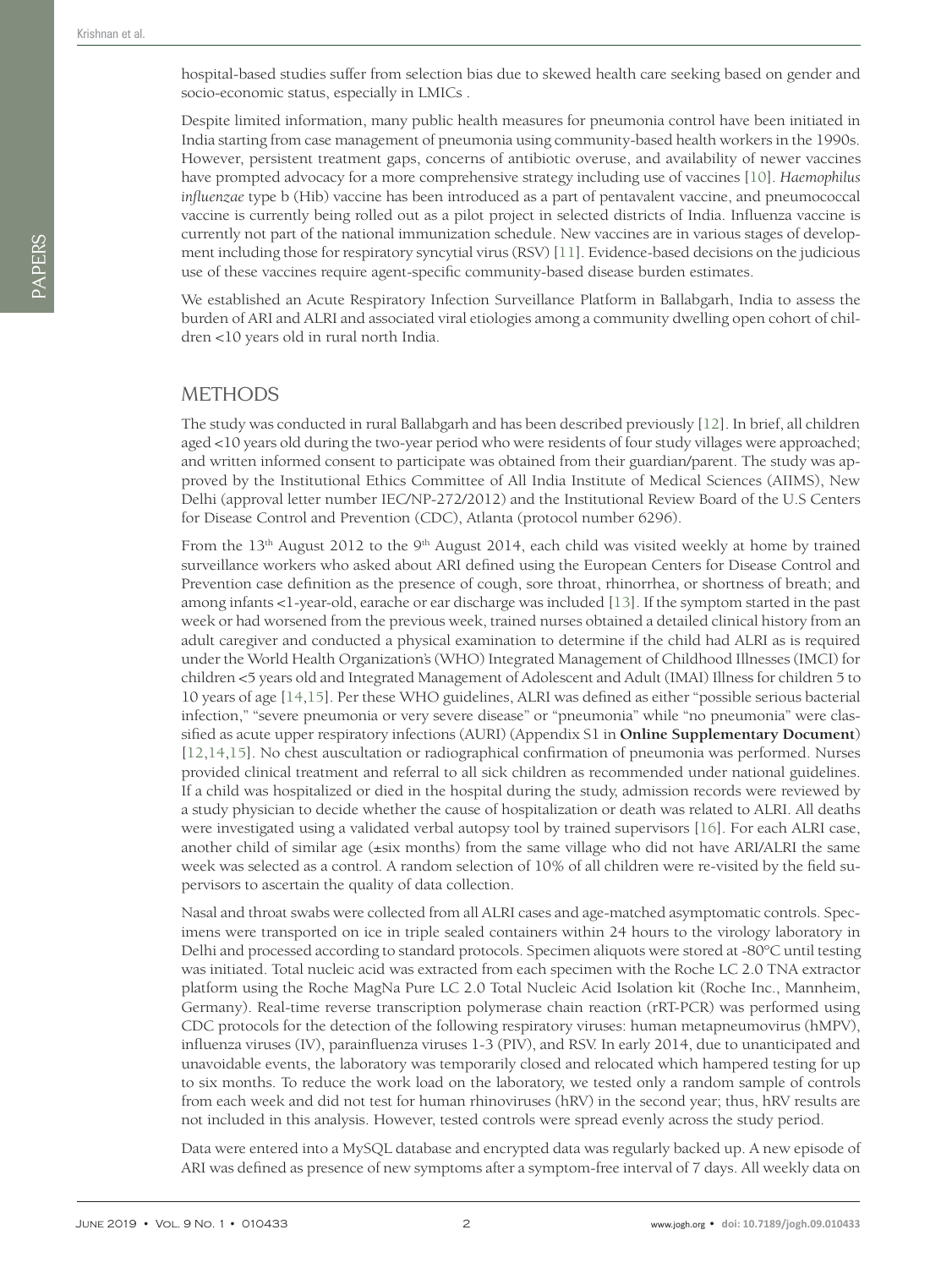|            | <b>DTAL CHILD-YEARS</b><br>northern India, 2012-14 |                   | INCIDENCE OF AIRI (EPISODES/CHILD YEAR) |          |             | INCIDENCE OF ALRII (EPISODE/CHILD-YEARS) |                                                                                         | INCIDENCE OF ALRI-RELATED HOSPITALIZATION (EPISODE/1000 CHILD-YEARS)                                                                                                                                                                                                                            |                                  |                                 |
|------------|----------------------------------------------------|-------------------|-----------------------------------------|----------|-------------|------------------------------------------|-----------------------------------------------------------------------------------------|-------------------------------------------------------------------------------------------------------------------------------------------------------------------------------------------------------------------------------------------------------------------------------------------------|----------------------------------|---------------------------------|
| AGE GROUP  | <b>OF FOLLOW UP</b>                                | <b>Boys</b>       | Girls                                   | Combined | <b>Boys</b> | Girls                                    | Combined                                                                                | <b>Boys</b>                                                                                                                                                                                                                                                                                     | Girls                            | Combined                        |
| $0-11$ mo  | 359.9                                              | $10.8(10.3-11.2)$ | $9.9(9.5-10.4)$                         |          |             |                                          |                                                                                         | $10.3(10.0-10.7)$ $1.14(1.00-1.30)$ $0.77(0.65-0.91)$ $0.96(0.86-1.06)$ $123.0(79.178.8)$ $46.2(20.2-89.1)$ $86.1(59.2-120.0)$                                                                                                                                                                  |                                  |                                 |
| $1-2$ $V$  | 457.3                                              | $9.8(9.4-10.2)$   | $9.2(8.8-9.6)$                          |          |             |                                          |                                                                                         | $(9.5 \times 9.29.8)$ $(0.64 \times 0.75)$ $(0.75)$ $(0.39 \times 0.75)$ $(0.49)$ $(0.59 \times 0.59)$ $(0.59 \times 0.59)$ $(0.59 \times 0.59)$ $(0.59 \times 0.59)$ $(0.59 \times 0.59)$ $(0.59 \times 0.59)$ $(0.59 \times 0.59)$ $(0.59 \times 0.59)$ $(0.59 \times 0.59)$ $(0.59 \times 0$ |                                  |                                 |
| $2-3v$     | 480.9                                              | 8.6 (8.3-9.0)     | 8.3 (7.9-8.6)                           |          |             |                                          | $8.5(8.2-8.7)$ 0.29 (0.123-0.36) 0.10 (0.11-0.21) 0.22 (0.18-0.30) 8.2 (1.0-29.4)       |                                                                                                                                                                                                                                                                                                 | $4.2(0.1-23.2)$ $6.2(1.3-18.1)$  |                                 |
| $3-4V$     | 465.1                                              | $8.0(7.6-8.4)$    | $7.5(7.1-7.8)$                          |          |             |                                          | 7.7 (7.5-8.0) 0.18 (0.13-0.24) 0.17 (0.12-0.23) 0.14-0.22) 17.3 (4.7-43.7)              |                                                                                                                                                                                                                                                                                                 |                                  | $4.3(0.1-23.6)$ 10.7 (3.5-24.9) |
| $4-5v$     | 482.7                                              | $6.6(6.3 - 7.0)$  | $6.1(5.8-6.4)$                          |          |             |                                          | $6.4(6.2-6.6)$ $0.10(0.08-0.16)$ $0.08(0.05-0.13)$ $0.13(0.7 - 0.13)$ $3.8(0.1 - 21.2)$ |                                                                                                                                                                                                                                                                                                 |                                  | $2.1(0.1 - 11.5)$               |
| v ç        | 2245.9                                             | 8.6 (8.4-8.8)     | $8.1(7.9-8.3)$                          |          |             |                                          |                                                                                         | $8.4$ (8.3-8.5) $0.4$ -90-0.47) $0.26$ (0.26-0.32) $0.39$ (0.34 - 0.39) 33.8 (24.1 - 45.9) 11.9 (0.3-20.3) 23.6 (17.7-30.7)                                                                                                                                                                     |                                  |                                 |
| $\geq 5$ v | 2420.3                                             | $4.4(4.3 - 4.6)$  | $4.4(4.3 - 4.5)$                        |          |             |                                          |                                                                                         |                                                                                                                                                                                                                                                                                                 | $2.7(0.6-7.9)$                   | $2.1(0.7-4.8)$                  |
| Total      | 4666.2                                             | $6.4(6.3 - 6.5)$  | $6.3(6.2 - 6.4)$                        |          |             |                                          |                                                                                         | 6.3 (6.2-6.4) 0.22 (0.20-0.24) 0.16 (0.14-0.18) 0.19 (0.18 - 0.20) 16.6 (11.9-22.4)                                                                                                                                                                                                             | $7.3(4.2-11.8)$ $12.2(9.3-15.8)$ |                                 |

symptoms for each child were linked to delineate each episode of ARI. Children left the cohort once they were 10 years old, migrated out of the study area, died, or if their guardians withdrew consent. Andersen-Gill method of Cox-regression model was used to measure person-time for estimating ARI episodes and person time contribution to allow for recurrent events [17]. Data were arranged to account for recurrent episodes of ARI/ALRI with an assumption that children were not at risk for experiencing a new ARI episode during an ongoing ARI episode. Person-time (child-year) of risk was used as the denominator for the estimation of incidence of ARI, ALRI, hospitalization, and deaths with 95% confidence intervals (CIs) using the normal approximation method and z-test was used for check for significant difference in proportions. Age of the child was taken as the age during the start of the illness event.

We calculated the prevalence of each pathogen among children with ALRI as the proportion of specimens with agent-specific pathogens detected. We constructed multivariable logistic regression models for each virus to estimate the adjusted odds ratio (aOR) with the dependent variable in each model being the child status of asymptomatic control or ALRI case. For the calculation of the aOR, the presence of a virus was considered as the exposure; we compared the odds of a positive detection of a specific virus between ALRI cases and asymptomatic controls, and adjusted for confounders (age, sex, enrollment month/y, and co-detection of any other virus). We used the aOR to calculate the virus-specific etiologic fraction (EF) or the proportion of cases in the exposed population in which the exposure has played a possible causal role in disease development using the equation EF = (aOR–1)/aOR). We did not account for clustering of ALRI events at individual level because overall incidence of viral ALRI was very minimal. The incidence of the event being so low we considered that the clustering effect is likely to be negligible. Agent-specific crude ALRI incidence rates were multiplied by EF to calculate the adjusted ALRI incidence rates. All analyses were conducted in Stata 12 (StataCorp, Texas, USA). Additional analysis with consideration of 14 days symptom free interval for defining a new episode was done to estimate ALRI incidence and etiology specific adjusted ORs.

# RESULTS

- acute respiratory infections, ALRI - acute lower respiratory infections ARI – acute respiratory infections, ALRI – acute lower respiratory infections

ARI.

A total of 3765 children, 52.8% of which were boys, were followed for a total of 5577 child-years of surveillance contributing to 4666 child-years of risk (**Figure 1**). Attrition in the cohort due to death, migration, and loss to follow-up was 531 child-years and was similar by gender. A total of 29 573 ARI episodes were reported for an overall incidence of 6.3 episodes per child year (95% CI = 6.2-6.4) (**Table 1**). ARI incidence decreased with increasing age, from 10.3 episodes per year  $(95\% CI = 10.0-10.7)$  among children < 1-year-old to 4.4  $(95\% CI = 4.3-4.5)$  in children >5 years old. No significant gender differences were noted in ARI incidence. Among all 29 573 ARI episodes, 885 (3.0%) were determined to be ALRI of which 57 (6.4%) resulted in hospitalization and 7 (0.8%) in death. Overall, ALRI incidence was 0.19 episodes per child-year (95% CI=0.18-0.20); with highest rates among children <1 year old (0.96 episodes per child-year (95% CI = 0.86-1.06)) and children 1-2 years old  $(0.52 \text{ episodes per child-year } (95\% \text{ CI} = 0.46 - 0.59)),$ and lowest rates among children >5 years old (0.03 episodes per child-year (95% CI = 0.02-0.04). Incidence of ALRI was significantly lower among girls than boys, especially in children <3 years old (*P* < 0.05). Three hundred and seventy (9.8%) children had more than one episode of ALRI during the two-year period. One third of ALRI episodes (32.4%) occurred in children <1-year-old. The incidence rate of ALRI reduced to 0.17 episodes/child year (0.16-0.18) when a symptom free period of 14 days was considered for definition of an episode.

The overall incidence rate of ALRI-related hospitalization was 12.2 (95% CI=9.3-15.8) episodes per 1000 child-year (**Table 1**). ALRI hospitalization was approxi-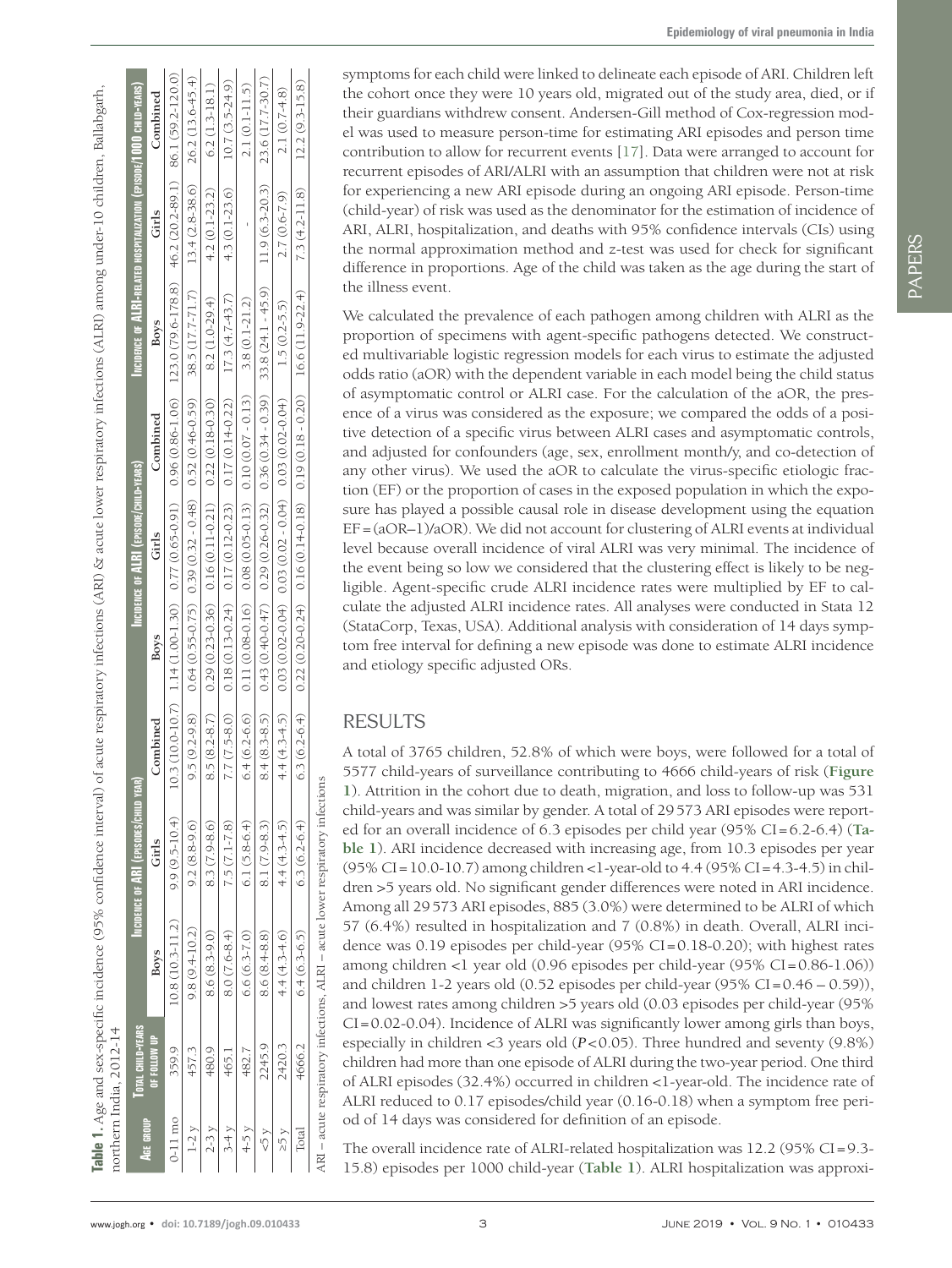

Figure 1. Flowchart depicting the assembly and follow-up of cohort.

mately twice as high among boys  $(16.6; 95\% \text{ CI} = 11.9 - 22.4)$ episodes per  $1000$  child-year) as girls  $(7.3;$  CI=4.2-11.8 episodes per 1000 child-year) (*P* < 0.001). Mortality rate due to ALRI in this cohort as determined by verbal autopsy was 1.5 episodes per 1000 child-years (95% CI = 0.2-3.4) and higher among girls (2.2; CI = 0-4.8 episodes per 1000 child-years) than boys  $(1.4; CI = 0.3.2$  episodes 1000 per child-year).

Among the 885 ALRI episodes, 10 episodes did not have swabs collected or had inappropriate samples. Among the 875 ALRI episodes in which swabs were collected, at least one virus was detected in 316 (36.1%) and 19 (2.2%) had more than one virus detected. RSV (16% of ALRI episodes) was the most commonly detected virus and IV (4.8%) were the least commonly detected among the six viruses tested. Nasal/throat swabs were collected from 817 controls but only 500 could be tested due to temporary laboratory problems as described in methods. Among the 500 asymptomatic controls, 30 (6.0%) had at least one virus detected (2  $(0.4\%)$  co-detection), including hMPV – 9  $(1.8\%)$ , PIV – 9  $(1.8\%)$ , RSV – 7  $(1.4\%)$ , and influenza – 7  $(1.4\%)$ .

Each virus was significantly more commonly detected among cases than controls. This association was strongest for RSV ( $aOR = 15.9$ ;  $95\% CI = 7.3-34.7$ ) and least for IV

(aOR 4.6; 95% CI = 2.0- 10.6) (**Table 2**) resulting in an EF of 94% for RSV and 78% for IV. The adjusted ORs for RSV and HMPV decreased to 15.3 and 6.8 respectively, while for PIV it increased to 7.5 and for influenza the adjusted OR remained unchanged when a symptom free interval of 14 days was considered for definition of a new episode. The adjusted prevalence based on EF among children with ALRI was 14.9% (95% CI = 13.7-15.4) for RSV, 8.7% (95% CI = 7.2-9.4) for PIV, 8.4% (95% CI = 7.0-9.1) for hMPV, and 3.7% (95% CI = 2.4-4.4) for IV. The adjusted ALRI incidence for each virus in episodes per child-year was 0.03 (95% CI = 0.02-0.03) for RSV; 0.02 (95% CI = 0.01-0.02) for hMPV; 0.02 (95% CI = 0.01-0.02) for PIV; and 0.01 (95% CI = 0.01-0.01) for IV (**Table 3**).

**Table 2.** Attributable Etiologic fraction for different viruses in acute lower respiratory infections in children under-ten in rural Ballabgarh, northern India, 2012-14

| <b>PATHOGEN</b>                   | <b>TOTAL DETEC-</b><br><b>TIONS AMONG</b><br><b>ALRI</b> CASES | ALRI CASES (95% CI)<br>( $N = 875*)$ | <b>PREVALENCE (%) AMONG PREVALENCE (%) AMONG</b><br>$^{\prime}$ controls (95% CI),<br>$(N = 500)$ | <b>AOR (95% CI)t</b> | <b>ADJUSTED ETIOLOGIC</b><br>FRACTION $%$ (95%) | <b>ADJUSTED PREVALENCE</b><br>(%) AMONG ALRI CASES<br>(95% CI) |
|-----------------------------------|----------------------------------------------------------------|--------------------------------------|---------------------------------------------------------------------------------------------------|----------------------|-------------------------------------------------|----------------------------------------------------------------|
| Respiratory syncytial virus (RSV) | 139                                                            | $15.9(13.5-18.5)$                    | $1.4(0.6-2.9)$                                                                                    | $15.9(7.3-34.7)$     | 94 (86-97)                                      | $14.9(13.7-15.4)$                                              |
| Para-influenza viruses (PIV)      | 88                                                             | $10.1(8.1-12.2)$                     | $1.8(0.8-3.4)$                                                                                    | $7.1(3.5-14.4)$      | 86 (71-93)                                      | $8.7(7.2-9.4)$                                                 |
| Human meta-pneumo virus (hMPV)    | 86                                                             | $9.8(7.9-12.0)$                      | $1.8(0.8-3.4)$                                                                                    | $7.1(3.5-14.3)$      | 86 (71-93)                                      | $8.4(7.0-9.1)$                                                 |
| Influenza viruses (IV)            | 42                                                             | $4.8(3.5-6.4)$                       | $1.4(0.6-2.9)$                                                                                    | $4.6(2.0-10.6)$      | 78 (50-91)                                      | $3.7(2.4-4.4)$                                                 |

ALRI – Acute lower respiratory infection, aOR – Adjusted odds ratio, CI – confidence interval

\*10 ALRI episodes did not have swabs collected or had inappropriate sample.

†Adjusted for age, gender, month of illness and viral co-detection.

Both ARI and ALRI incidence peaked in winters (November-January) and troughed in summers (May-July), before the rainy season during both years of surveillance (**Figure 2**). hMPV demonstrated a clear winter peak (December-January) and RSV usually peaked in the preceding months of September-October. PIV was present throughout the year whereas IV demonstrated varied seasonality during the two years (**Figure 3**).

# **DISCUSSION**

This is one of the first studies with a large sample size and two years of community-based surveillance to have demonstrated a substantial burden of ARI and ALRI in children <10 years old in rural India. Viruses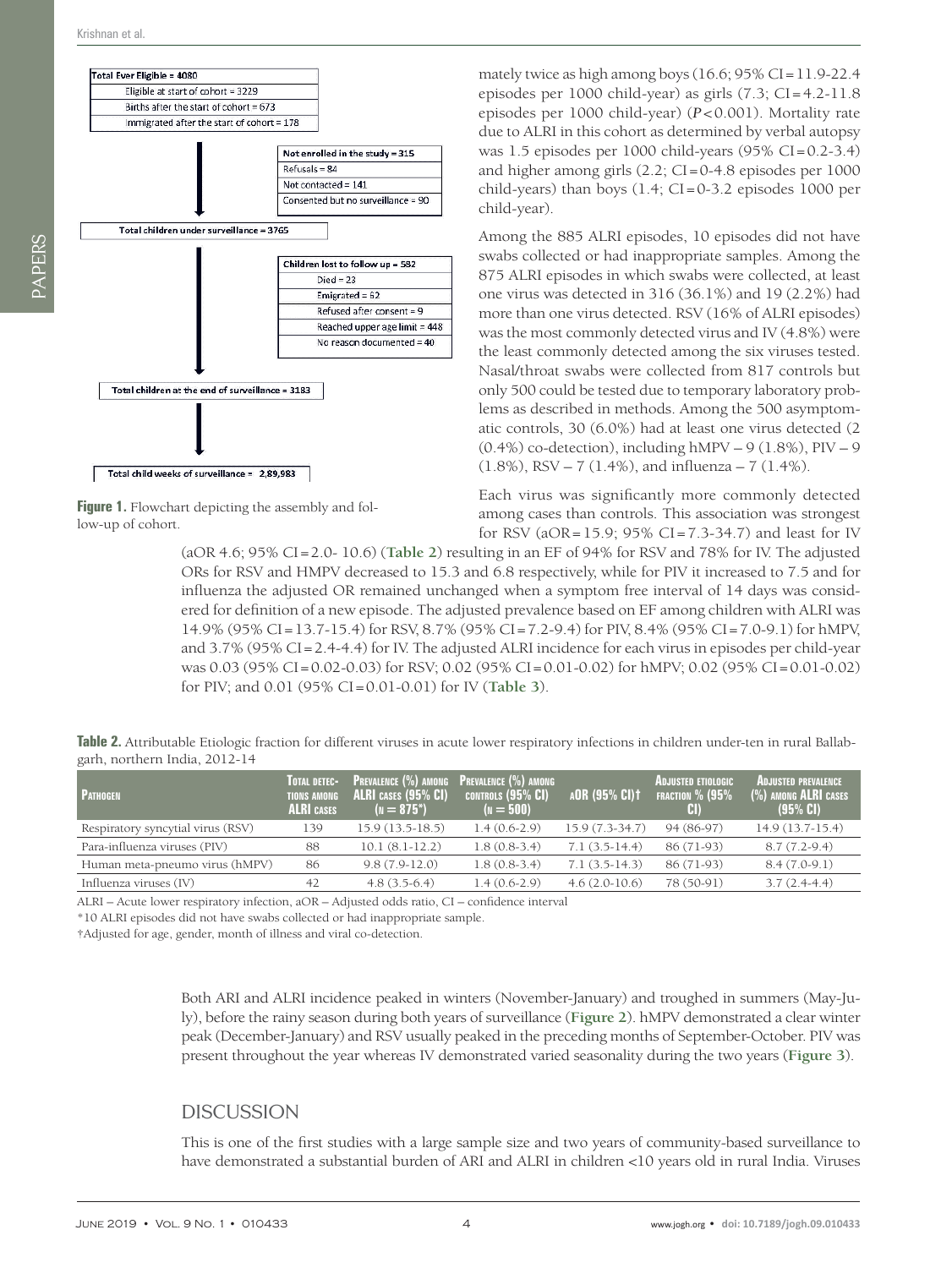

**Figure 2.** Seasonal variation in incidence rates of acute respiratory infection and acute lower respiratory infection among study children in Ballabgarh, northern India, 2012-14. ARI – Acute respiratory infection, ALRI – Acute lower respiratory infection.



**Figure 3.** Seasonality of respiratory infections among the study children in Ballabgarh, northern India, 2012-14. hMPV – Human metapneumo virus, RSV – Respiratory syncytial virus, PIV – Para-influenza virus.

Table 3. Age group and virus-specific adjusted\* incidence of acute lower respiratory infection (episodes per child-year, 95% confidence interval), Ballabgarh, northern India, 2012-14

| <b>AGE GROUP</b> | <b>CHILD- YEARS OF FOLLOW UP</b> | <b>RESPIRATORY SYNCYTIAL VIRUS (RSV)</b> | INFLUENZA VIRUS (IV) | <b>HUMAN META-PNEUMOVIRUS (HMPV)</b> | <b>PARAINFLUENZA (PI) VIRUSES</b> |
|------------------|----------------------------------|------------------------------------------|----------------------|--------------------------------------|-----------------------------------|
| $0-11$ mo        | 359.9                            | $0.14(0.11-0.18)$                        | $0.02(0.01-0.04)$    | $0.08(0.06-0.12)$                    | $0.08(0.06-0.12)$                 |
| $1-2y$           | 457.3                            | $0.09(0.06-0.12)$                        | $0.02(0.01-0.04)$    | $0.05(0.03-0.07)$                    | $0.05(0.04-0.08)$                 |
| $2-3y$           | 480.9                            | $0.03(0.02-0.05)$                        | $0.01(0-0.02)$       | $0.01(0.01-0.03)$                    | $0.01(0.01-0.03)$                 |
| $3-4y$           | 465.1                            | $0.02(0.01-0.04)$                        | $0.01(0-0.02)$       | $0.01(0.01-0.03)$                    | $0.02(0.01-0.04)$                 |
| $4-5y$           | 482.7                            | $0.02(0.01-0.04)$                        | $0.01(0-0.02)$       | $0.01(0-0.02)$                       | $0.0(0.0-0.01)$                   |
| 5 y              | 2245.9                           | $0.06(0.05-0.07)$                        | $0.01(0.01-0.02)$    | $0.03(0.02-0.04)$                    | $0.03(0.03-0.04)$                 |
| $\geq$ 5 y       | 2420.3                           | $0(0-0.01)$                              | $0(0-0.01)$          | $0(0-0.01)$                          | $0.0(0.0 - 0.0)$                  |
| Total            | 4666.2                           | $0.03(0.02-0.03)$                        | $0.01(0.01-0.01)$    | $0.02(0.01-0.02)$                    | $0.02(0.01 - 0.02)$               |

\*Adjusted for etiologic fraction derived from **Table 2** – 0.94 for RSV; 0.78 for IV, 0.86 for hMPV, 0.86 for PI.

were significantly more commonly detected among children with ALRI as compared with asymptomatic controls. Our study adds to the evidence base that several viruses, especially RSV, contributed substantially to ALRI in children <5 years old in India and presents data for children 6-10 years old for the first time in India.

Our results demonstrate a high burden of ALRI among children in this rural Indian village in Northern India and are consistent with previously published data from this same area. In our study, we demonstrate an ALRI incidence of 0.53 per child-years in children <3 years old. Broor et al. reported 0.54 episodes per child-year in children <3 years old from 2003-05 in this same study area [18]. We report the ALRI incidence of 0.36 episodes per child-year among children <5 years old which is similar to the global estimates of pediatric community-acquired pneumonia in LMICs for 2010 based on the WHO definition which is approximately 0.22 (IQR; 0.11-0.51) episodes per child-year [19]. Our estimates of ARI incidence of 6.3 episodes per child year among children <5 years old is much higher than 3.6 ARI episodes per child-year reported by Reddaiah et al in 1985-86 [20].

Compared with boys, girls had significantly lower rates of ALRI and ALRI hospitalization in our study. A gender differential among deaths was not found probably due to the small number of deaths in our study. The reasons for these findings are unclear but may be due to a reporting bias where caregivers report or seek care for boys more as compared to girls. An earlier study from this area based on data from 2002-2007 reported higher mortality among girls for diarrhea, prematurity, and malnutrition but not for ALRI [21]. Our concurrent study on measuring number and type of contacts did not show any gender differences in social contact patterns among children <5 years old [22]. Similar ARI incidence rates between genders but not ALRI or subsequent hospitalization indicate that these differences are likely due to differential care seeking. Previous studies from this study area have reported gender discrimination starting before birth in the form of prenatal sex selection and extending to higher use of private facilities and higher expenditure on health care for boys as compared with girls [23,24].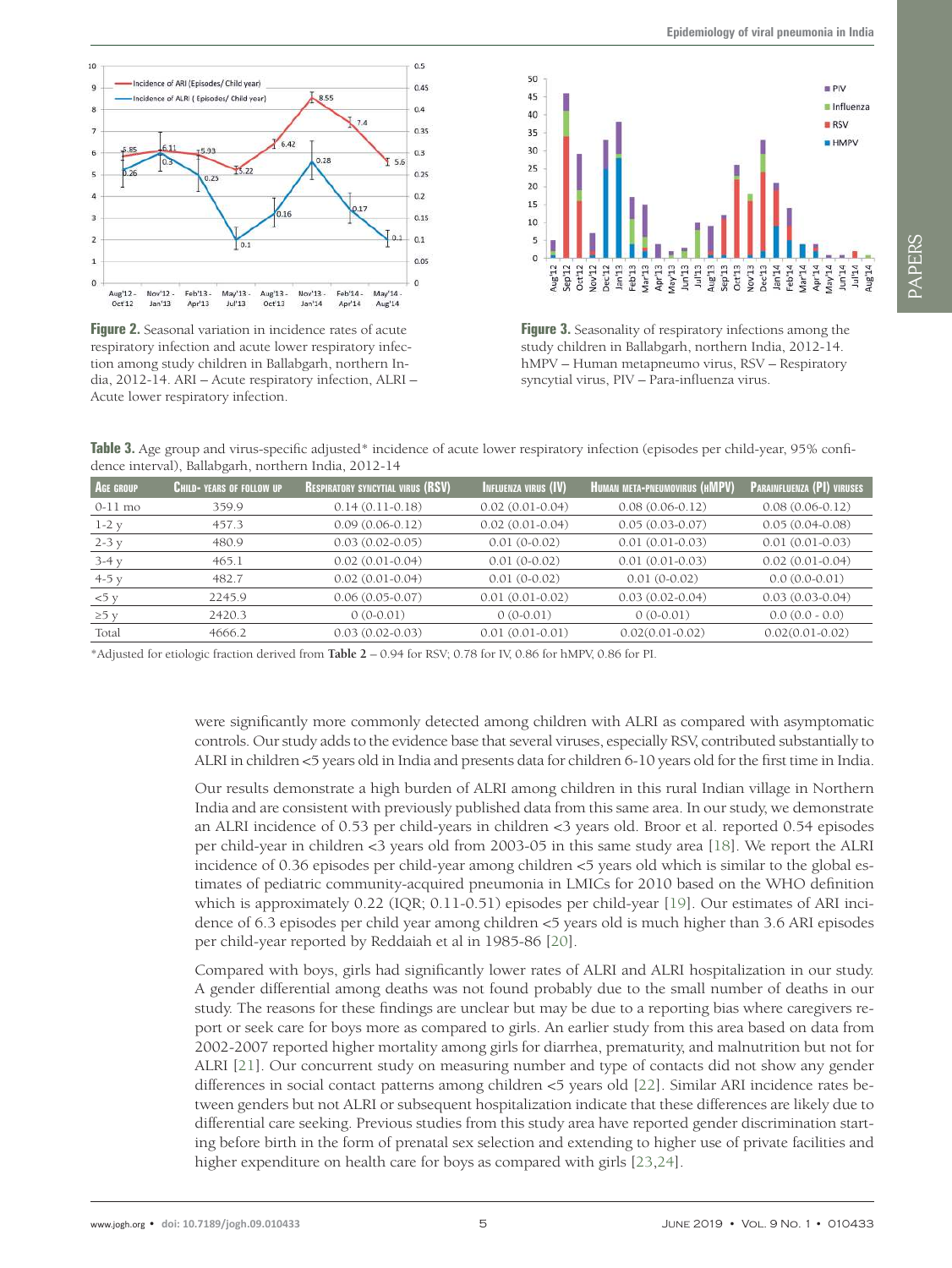**PAPFRS** PAPERS In other studies, conducted in children from neighboring countries, the proportion of ALRI/pneumonia cases with a viral detection has ranged from 40%-98.6%; as compared to 36.1% in our study [25-29]. Meta-analyses conducted by Wang et al. among community-acquired pneumonia (CAP) and Luksic et al. in children hospitalized for pneumonia have estimated the proportion of cases with a virus detection at 57.4% and 50.4%, respectively [29,30]. This estimate is likely to vary depending upon the number of viruses tested; in our study we tested for only 6 viruses and did not include rhinoviruses which could have led to fewer virus detections.

Most studies have identified RSV as a major contributor of hospitalization of children with CAP with proportion ranging from 15.1%-67.0%. For RSV, Wang et al. estimated 17.5% prevalence among children with CAP [30]. In the meta-analysis conducted by Luksic et al. [31], it was estimated that 3% (95%  $CI = 2.2-4.0$ ) of hospitalized ALRI had IV while Lafond et al. calculated IV prevalence to be between  $4\%$ -6% among pediatric hospitalizations globally [32]. Wang et al. calculated a pooled estimate of influenza positivity to be  $6.7\%$  (95% CI=4.7-8.0) among children with CAP as compared to 4.8% in our study [30]. Studies from hospitals in India have also reported similar estimates [9,10]. In an earlier study conducted between 2009 -2011 among hospitalized children in Ballabgarh, RSV was detected in 20%, IV in 7%, and hMPV in 1% of children <5 years old [33]. The wide range of estimates reported from different studies could be due to differences in age groups, settings (ie, hospital, outpatient, community), geographical locations, testing strategy, virus seasonality, case definitions, and study duration. Viral detection among asymptomatic children is uncommon except for hRV [34,35]. In a meta-analysis by Shi et al. to estimate the etiological role of common respiratory viruses in ALRI in children <5 years old, the EF for RSV was 90% and for IV was 80%, as compared with 94% and 78%, respectively in our study. The EF was 70% for PIV and 73% for hMPV in this meta-analysis as compared to 86% for both in our study [36].

Our study has several limitations. We used clinical and syndromic definitions of pneumonia and not radiography which was practical and consistent with what has been done in most community-based studies in LMICs. Pneumonia etiology studies ideally should include specimens from the lung; however, we collected upper respiratory specimens as invasive sampling was not possible in this community. The detection of pathogens in such specimens could represent carriage, infection limited to the upper respiratory tract, or convalescent-phase shedding, and thus detection may not denote causation [37]. Presence of co-infection with >2 pathogens also complicates the issue of attribution of causality. To overcome this, we tested for presence of pathogens among asymptomatic controls to help refine estimates of the attribution to pathogens to ALRI as has been previously applied in pneumonia etiology studies [38,39]. However, more recently based on the Pneumonia Etiology Research for Child Health (PERCH) study, Higdon et al. have proposed that randomly selected community controls, with or without respiratory symptoms, as long as they do not meet the criteria for case-defining pneumonia, are most likely to give an unbiased estimate of etiology. [40] Use of a higher viral load threshold among cases as compared with asymptomatic controls has shown varied results [41,42]. We could have underestimated the burden due to viruses as by the time an ALRI diagnosis is made, children may no longer be shedding the viruses. The controls who were tested were similar in gender to those not tested, but there were differences in age (children aged 2-4 years were less likely to have been tested) and specimens collected later in the study were more likely to be not tested; however, we did adjust for these variables in the equation during the estimation of odds ratio. Given India's diverse population, studies delineating the epidemiology and etiology of ARI and ALRI in children from other parts of India are needed. Finally, two epidemiological considerations need to be kept in mind while interpreting our incidence rates. First, we used a 7-day symptom-free interval to define a new episode as was performed earlier by Broor et al. [33] in a study in the same area as the definition of an ARI episode is not standardized globally. Second, unlike most studies, the period with ARI was excluded from the denominator time period which reduced the denominator by about 16%.

The results of this study reinforce the need for population-level access to treatment and preventive measures for respiratory infections. Although IV had a lower EF than RSV, it was still a cause of ALRI in this population and as there are influenza vaccines available, including in India, they warrant continued and further study. With multiple RSV candidate vaccines on the horizon, India and other similar LMICs should be considered as sites for evaluation and early implementation to help reduce the burden of ALRI globally. To make evidence-based decisions on use of vaccines, economic evaluations for the introductions of these vaccines into public health programs in India are also needed.

### **CONCLUSIONS**

The burden of ARI and ALRI is our study was high and RSV was the major contributor.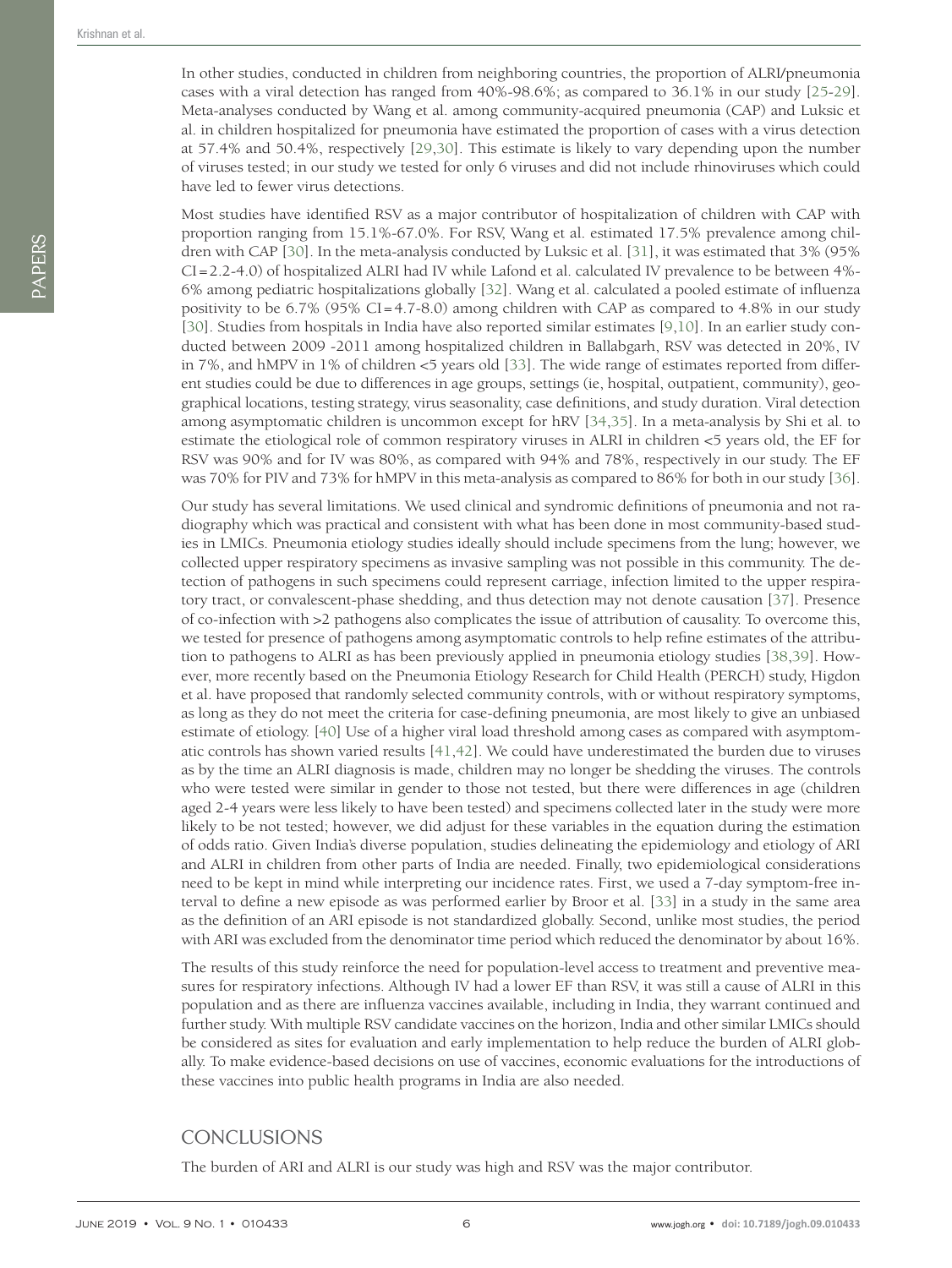**Acknowledgements:** We acknowledge the support of all the investigators and co-investigators, our research staff, study participants and their parents and guardians, and other members of the community who helped us in conducting this study. The study was approved by the Institutional Ethics Committee of All India Institute of Medical Sciences (AIIMS), New Delhi (approval letter number IEC/NP-272/2012) and the Institutional Review Board of the U.S Centers for Disease Control and Prevention (CDC), Atlanta (protocol number 6296). The findings and conclusions in this paper are those of the authors and do not necessarily represent the official position of the US Centers for Disease Control and Prevention.

**Funding:** The study is funded by a co-operative agreement between the United States Centers for Disease Control and Prevention (CDC) and the All India Institute of Medical Sciences (AIIMS), New Delhi. This work was supported by the United States Centers for Disease Control and Prevention [U01 IP000492].

**Authorship contributions:** AK, RA, KL, SS, SKK, SB, DRP, and M-AW were all involved in the planning of the study and development of the study protocols and tools. VS provided the necessary statistical advice to the team. DP, RA, and VVN formed the field team that supervised the field data collection. SB, BGP, AC, SL, and BW were part of the laboratory team performing the virological studies. GG and RK, SS performed the data analysis. AK and SJ drafted the manuscript and incorporated the comments of all the authors. All the authors have read and approved the manuscript. AK is guarantor of the paper.

**Competing interests:** The authors completed the Unified Competing Interest form at www.icmje.org/coi\_disclosure.pdf and declare no conflicts of interest.

#### **Additional material**

Online Supplementary Document

- 1 Liu L, Oza S, Hogan D, Perin J, Rudan I, Lawn JE, et al. Global, regional, and national causes of child mortality in 2000- 13, with projections to inform post-2015 priorities: an updated systematic analysis. Lancet. 2015;385:430-40. Medline:25280870 doi:10.1016/S0140-6736(14)61698-6
- 2 Nair H, Simões EAF, Rudan I, Gessner BD, Azziz-Baumgartner E, Zhang JSF, et al. Global and regional burden of hospital admissions for severe acute lower respiratory infections in young children in 2010: a systematic analysis. Lancet. 2013;381:1380-90. Medline:23369797 doi:10.1016/S0140-6736(12)61901-1
- 3 Registrar General of India. Causes of Death in India 2010-2013. New Delhi; 2016. Available: http://www.censusindia. gov.in/2011-Common/Sample\_Registration\_System.html Accessed: 9 April 2019.
- 4 Peasah SK, Purakayastha DR, Koul PA, Dawood FS, Saha S, Amarchand R, et al. The cost of acute respiratory infections in Northern India: a multi-site study. BMC Public Health. 2015;15:330. Medline:25880910 doi:10.1186/s12889-015- 1685-6
- 5 Gilani Z, Kwong YD, Levine OS, Deloria-Knoll M, Scott JA, O'Brien KL, et al. A literature review and survey of childhood pneumonia etiology studies: 2000-2010. Clin Infect Dis. 2012;54 Suppl 2:S102-8. Medline:22403223 doi:10.1093/cid/ cir1053
- 6 Williams BG, Gouws E, Boschi-Pinto C, Bryce J, Dye C. Estimates of world-wide distribution of child deaths from acute respiratory infections. Lancet Infect Dis. 2002;2:25-32. Medline:11892493 doi:10.1016/S1473-3099(01)00170-0
- 7 Selvaraj K, Chinnakali P, Majumdar A, Krishnan IS. Acute respiratory infections among under-5 children in India: A situational analysis. J Nat Sci Biol Med. 2014;5:15-20. Medline:24678190 doi:10.4103/0976-9668.127275
- 8 Singh AK, Jain A, Jain B, Singh KP, Dangi T, Mohan M, et al. Viral aetiology of acute lower respiratory tract illness in hospitalised paediatric patients of a tertiary hospital: one year prospective study. Indian J Med Microbiol. 2014;32:13-8. Medline:24399381 doi:10.4103/0255-0857.124288
- 9 Mathew JL, Singhi S, Ray P, Hagel E, Saghafian-Hedengren S, Bansal A, et al. Etiology of community acquired pneumonia among children in India: prospective, cohort study. J Glob Health. 2015;5:050418. Medline:26528392 doi:10.7189/ jogh.05.020418 sublinkit projections to monumic post-2012 produces and the classed and similar and and similar and and similar and and similar propagations for severe accete lower respiratory respiratory apple and and similar accuss of D
	- 10 Ghimire M, Bhattacharya SK, Narain JP. Pneumonia in South-east Asia region: A public Health perspective. Indian J Med Res. 2012;135:459-68. Medline:22664492
	- 11 Mazur NI, Higgins D, Nunes MC, Melero JA, Langedijk AC, Horsley N, et al. The respiratory syncytial virus vaccine landscape: lessons from the graveyard and promising candidates. Lancet Infect Dis. 2018;18:e295-311. Medline:29914800 doi:10.1016/S1473-3099(18)30292-5
	- 12 Krishnan A, Amarchand R, Gupta V, Lafond KE, Sulliankatchi RA, Saha S, et al. Epidemiology of acute respiratory infections in children - preliminary results of a cohort in a rural north Indian community. BMC Infect Dis. 2015;15:462. Medline:26502931 doi:10.1186/s12879-015-1188-1
	- 13 European Centre for Disease Prevention and Control. Influenza in Europe Season 2011–2012.Stockholm: ECDC; 2012.
	- 14 World Health Organization, Ministry of Health and Family Welfare, Government of India. Integrated Management of Neonatal and Childhood Illness (IMNCI). New Delhi; 2003. Available: https://nhm.gov.in/index1.php?lang=1&level=3&-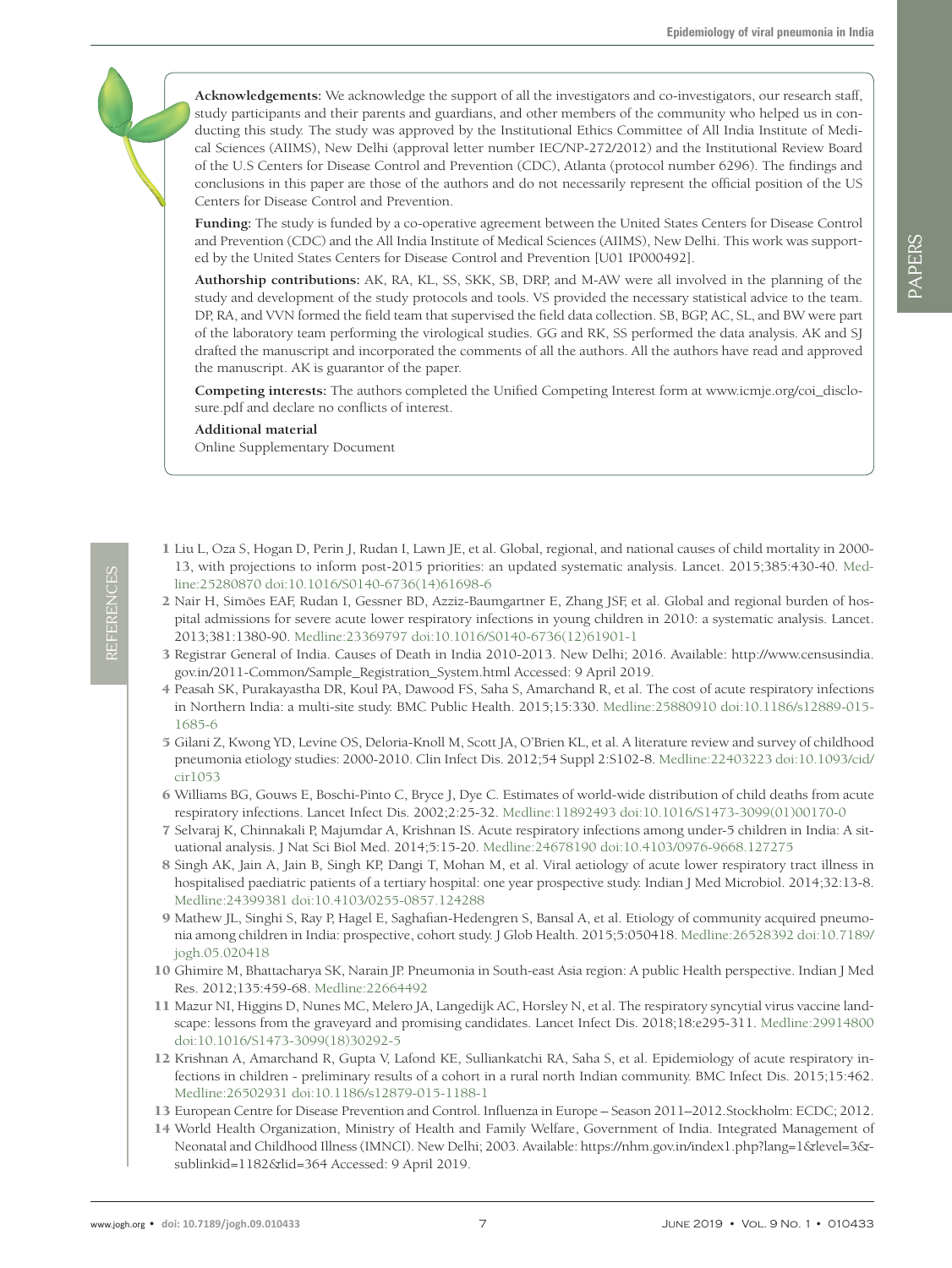**REFERENCES** REFERENCES

- 15 World Health Organization. Acute care: Integrated Management of Adolescent and Adult Illness. Geneva; 2004. Available: http://applications.emro.who.int/aiecf/web38.pdf Accessed: 9 April 2019.
- 16 Kumar R, Kapoor SK, Krishnan A. Performance of cause-specific childhood mortality surveillance by health workers using a short verbal autopsy tool. WHO South-East Asia J Public Health. 2012;1:151-8. Medline:28612791 doi:10.4103/2224- 3151.206928
- 17 Andersen PK, Gill RD. Cox's regression model for counting processes: a large sample study. Ann Stat. 1982;10:1100-20. doi:10.1214/aos/1176345976
- 18 Broor S, Parveen S, Bharaj P, Prasad VS, Srinivasulu KN, Sumanth KM, et al. A prospective three-year cohort study of the epidemiology and virology of acute respiratory infections of children in rural India. PLoS One. 2007;2:e491. Medline:17551572 doi:10.1371/journal.pone.0000491
- 19 Rudan I, O'Brien KL, Nair H, Liu L, Theodoratou E, Qazi S, et al. Epidemiology and etiology of childhood pneumonia in 2010: estimates of incidence, severe morbidity, mortality, underlying risk factors and causative pathogens for 192 countries. J Glob Health. 2013;3:010401. Medline:23826505
- 20 Reddaiah VP, Kapoor SK. Acute respiratory infections in rural underfives. Indian J Pediatr. 1988;55:424-6. Medline:3225031 doi:10.1007/BF02810367
- 21 Krishnan A, Ng N, Kapoor SK, Pandav CS, Byass P. Temporal trends and gender differentials in causes of childhood deaths at Ballabgarh, India - need for revisiting child survival strategies. BMC Public Health. 2012;12:555. Medline:22834416 doi:10.1186/1471-2458-12-555
- 22 Kumar S, Gosain M, Sharma H, Swetts E, Amarchand R, Kumar R, et al. Who interacts with whom? Social mixing insights from a rural population in India. PLoS One. 2018;13:e0209039. Medline:30576333 doi:10.1371/journal.pone.0209039
- 23 Krishnan A, Nawi NG, Byass P, Pandav CS, Kapoor SK. Sex-specific trends in under-five mortality in rural Ballabgarh. Indian Pediatr. 2014;51:48-51. Medline:23999678 doi:10.1007/s13312-014-0326-y
- 24 Selvaraj K, Krishnan A, Gupta SK, Pandav CS. Does gender discrimination transformed its face over few generations? Exploring gender inequalities among under-6 year children in rural Haryana. Indian J Soc Psychiatry. 2017;33:29-37. doi:10.4103/0971-9962.200089
- 25 Ghafoor A, Nomani NK, Ishaq Z, Zaidi SZ, Anwar F, Burney MI, et al. Diagnoses of acute lower respiratory tract infections in children in Rawalpindi and Islamabad, Pakistan. Rev Infect Dis. 1990;12 Suppl 8:S907-14. Medline:2270413 doi:10.1093/clinids/12.Supplement\_8.S907
- 26 Ali A, Akhund T, Warraich GJ, Aziz F, Rahman N, Umrani FA, et al. Respiratory viruses associated with severe pneumonia in children under 2 years old in a rural community in Pakistan. J Med Virol. 2016;88:1882-90. Medline:27096404 doi:10.1002/jmv.24557
- 27 Pratheepamornkull T, Ratanakorn W, Samransamruajkit R, Poovorawan Y. Causative agents of severe community acquired viral pneumonia among children in eastern Thailand. Southeast Asian J Trop Med Public Health. 2015;46:650- 6. Medline:26867384
- 28 Homaira N, Luby SP, Petri WA, Vainionpaa R, Rahman M, Hossain K, et al. Incidence of respiratory virus-associated pneumonia in urban poor young children of Dhaka, Bangladesh, 2009-2011. PLoS One. 2012;7:e32056. Medline:22384139 doi:10.1371/journal.pone.0032056
- 29 Mathisen M, Strand TA, Valentiner-Branth P, Chandyo RK, Basnet S, Sharma BN, et al. Respiratory viruses in Nepalese children with and without pneumonia: a case-control study. Pediatr Infect Dis J. 2010;29:731-5. Medline:20351618 doi:10.1097/INF.0b013e3181d9bcce
- 30 Wang M, Cai F, Wu X, Wu T, Su X, Shi Y. Incidence of viral infection detected by PCR and real-time PCR in childhood community-acquired pneumonia: a meta-analysis. Respirology. 2015;20:405-12. Medline:25615588 doi:10.1111/resp.12472
- 31 Lukšic´ I, Kearns PK, Scott F, Rudan I, Campbell H, Nair H. Viral etiology of hospitalized acute lower respiratory infections in children under 5 years of age–a systematic review and meta-analysis. Croat Med J. 2013;54:122-34. Medline:23630140 doi:10.3325/cmj.2013.54.122
- 32 Lafond KE, Nair H, Rasooly MH, Valente F, Booy R, Rahman M, et al. Global Role and Burden of Influenza in Pediatric Respiratory Hospitalizations, 1982-2012: A Systematic Analysis. Global Respiratory Hospitalizations—Influenza Proportion Positive (GRIPP) Working Group. PLoS Med. 2016;13:e1001977. Medline:27011229 doi:10.1371/journal. pmed.1001977
- 33 Broor S, Dawood FS, Pandey BG, Saha S, Gupta V, Krishnan A, et al. Rates of respiratory virus-associated hospitalization in children aged <5 years in rural northern India. J Infect. 2014;68:281-9. Medline:24269675 doi:10.1016/j. jinf.2013.11.005
- 34 Spichak TV, Yatsyshina SB, Katosova LK, Kim SS, Korppi MO. Is the role of rhinoviruses as causative agents of pediatric community-acquired pneumonia over-estimated? Eur J Pediatr. 2016;175:1951-8. Medline:27714467 doi:10.1007/ s00431-016-2791-x
- 35 Self WH, Williams DJ, Zhu Y, Ampofo K, Pavia AT, Chappell JD, et al. Respiratory viral detection in children and adults: comparing asymptomatic controls and patients with community-acquired pneumonia. J Infect Dis. 2016;213:584-91. Medline:26180044 doi:10.1093/infdis/jiv323
- 36 Shi T, McLean K, Campbell H, Nair H. Etiological role of common respiratory viruses in acute lower respiratory infections in children under five years: A systematic review and meta-analysis. J Glob Health. 2015;5:010408. Medline:26445672
- 37 Jain S, Pavia AT. Editorial Commentary: The Modern Quest for the "Holy Grail" of Pneumonia Etiology. Clin Infect Dis. 2016;62:826-8. Medline:26747826 doi:10.1093/cid/civ1219